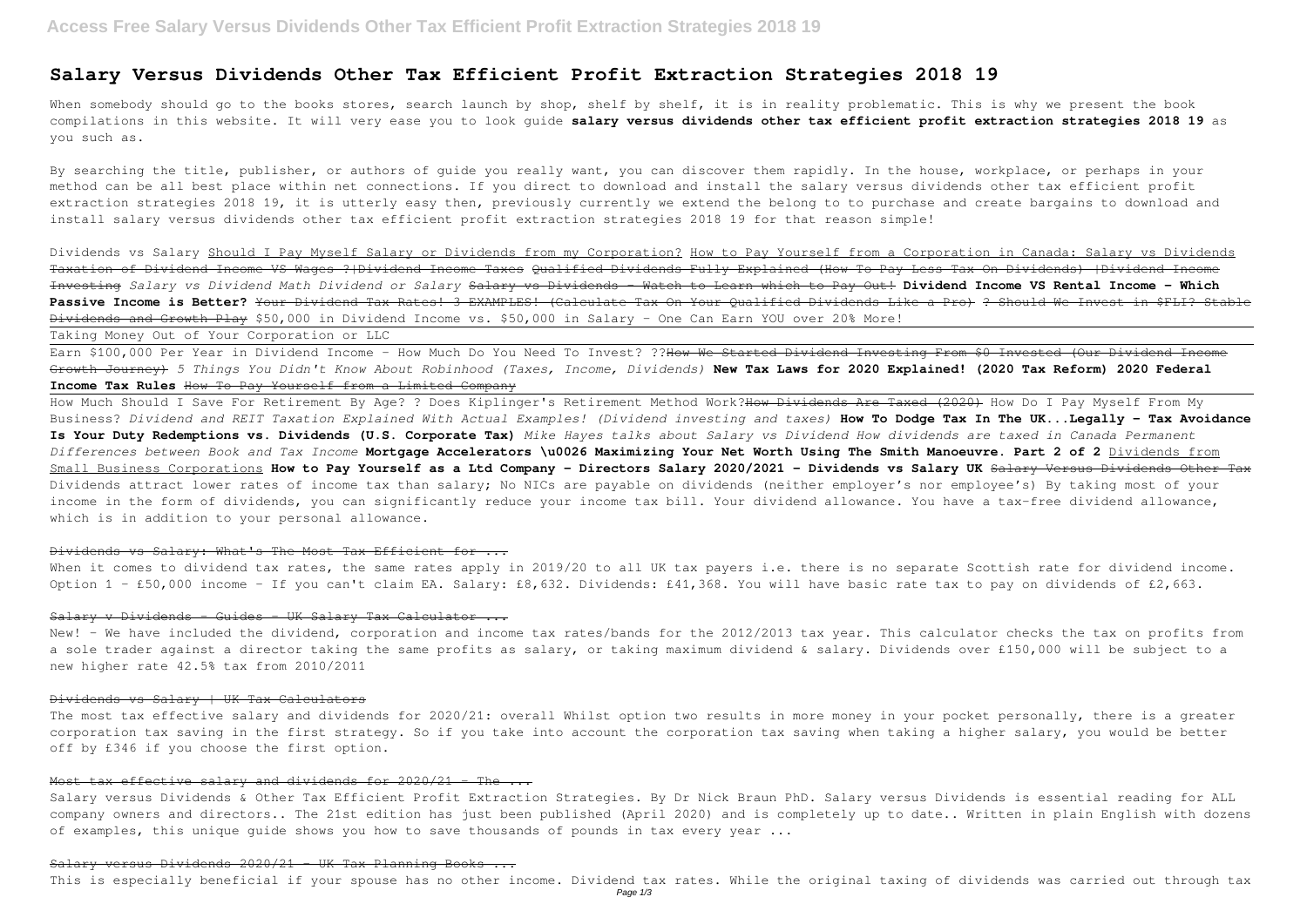# **Access Free Salary Versus Dividends Other Tax Efficient Profit Extraction Strategies 2018 19**

credits, a modern regime uses fixed dividend tax rates. In the 2019/20, they are: 7.5% (basic rate) 32.5% (higher rate) 38.1% (additional rate)

# Salary or Dividend: Optimising your pay in 2019/20 ...

To keep the calculations simple, you can't account for extra sources of income (e.g. Buy-To-Let, or savings). Your accountant will be able to help provide a calculation if you have additional income streams. The dividend tax rates for 2020/21 tax year remain as the previous year, i.e. 7.5% (basic), 32.5% (higher) and 38.1% (additional).

# $Dividend$  Tax Calculator - 2020/21 Tax Year - IT Contracting

Comparing salary versus taking a dividend. Contractors taking a minimum salary circa £8,000 and the balance in dividends will end up paying significantly less combined tax and NICs than contractors paying themselves just a salary. This is because the National Insurance Contributions are minimised.

As tax on dividends is lower than other income, this could reduce your tax bill overall. For example, if you received £40,000 from a job, and then £12,000 from dividends, your tax bill would breakdown like this: Dividend tax in 2020-21 and 2019-20 . Employment income:

This is in the basic rate tax band, so you would pay: 20% tax on £17,000 of wages no tax on £2,000 of dividends, because of the dividend allowance 7.5% tax on £1,000 of dividends

#### Tax on dividends - GOV.UK

#### Salary versus dividends – limited companies advice

NOTE: in the tax year 2019-2020, one of the most efficient dividend vs salary combination is £8,628 yearly salary (or £719/month), and the rest of the sum as dividends. Play around below and see which dividend/salary combination fits your circumstances better. Total GROSS income (including dividends and salary) This is the full gross

#### Dividend Tax Calculator 2019/2020 - Income Tax Calculator

#### Dividend tax explained - Which?

Also, by taking a £12,500 salary, you save £705.28 in additional Corporation Tax you'd have to pay if you take an £8,788 salary. So, £12,500 is the most tax-efficient salary to take for the 2020/21 tax year if you can claim the EA (you're better off by £345), although there is a little more admin involved. Salary / Dividend Tax Calculator

#### Limited company directors - salary vs. dividends in 2020 ...

Buy Salary versus Dividends & Other Tax Efficient Profit Extraction Strategies 2019/20 by Braun, Nick (ISBN: 9781911020417) from Amazon's Book Store. Everyday low prices and free delivery on eligible orders.

# Salary versus Dividends & Other Tax Efficient Profit ...

His salary, the employer CPP contribution and EI premium are deducted from the corporation's income, leaving it with taxable income of \$140,965. The dividend, on the other hand, is paid with corporate after-tax income, meaning the full \$200,000 of active business income is subject to corporate tax.

#### Salary or dividends: Which is better for business owners ...

? So if the corporation earns \$50,000 and you take out a dividend of \$50,000, you'll still have to pay corporate tax on the full \$50,000. To compensate for this, the CRA taxes dividends at a much more favourable rate.

# Salary vs. Dividends: How Should I Take Out My Money ...

As of April 2020, federal capital gains tax rates in the U.S. ranged between 0% and 20%. For middle-income investors, the national tax rate for capital gains was 15%. 2 ? Some states, such as...

#### Capital Gains vs. Dividend Income: The Main Differences

Receiving dividends instead of a salary prevents you from claiming other personal income tax deductions, such as childcare costs. Pros of Receiving Dividends Dividends are taxed at a lower rate than salary.